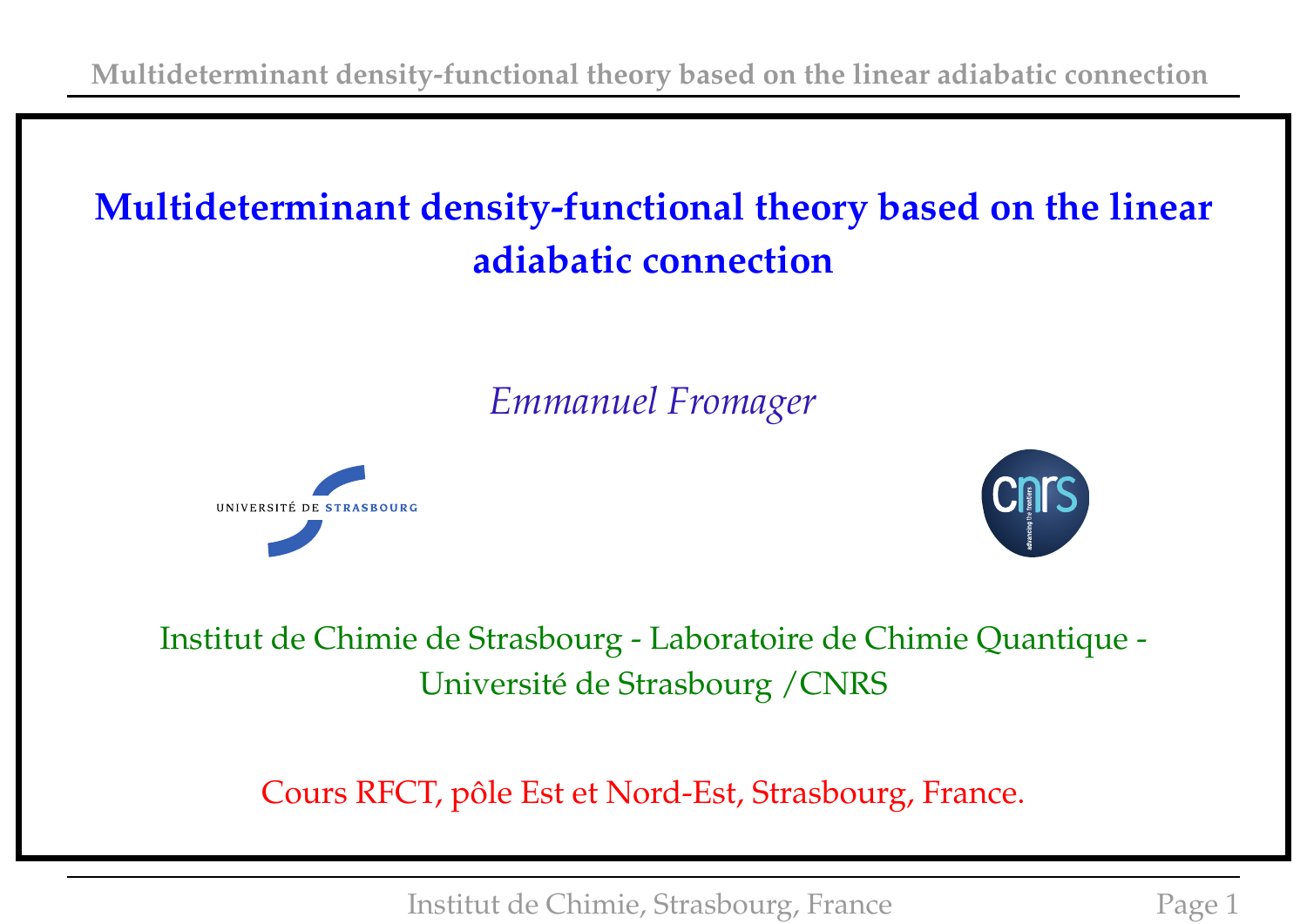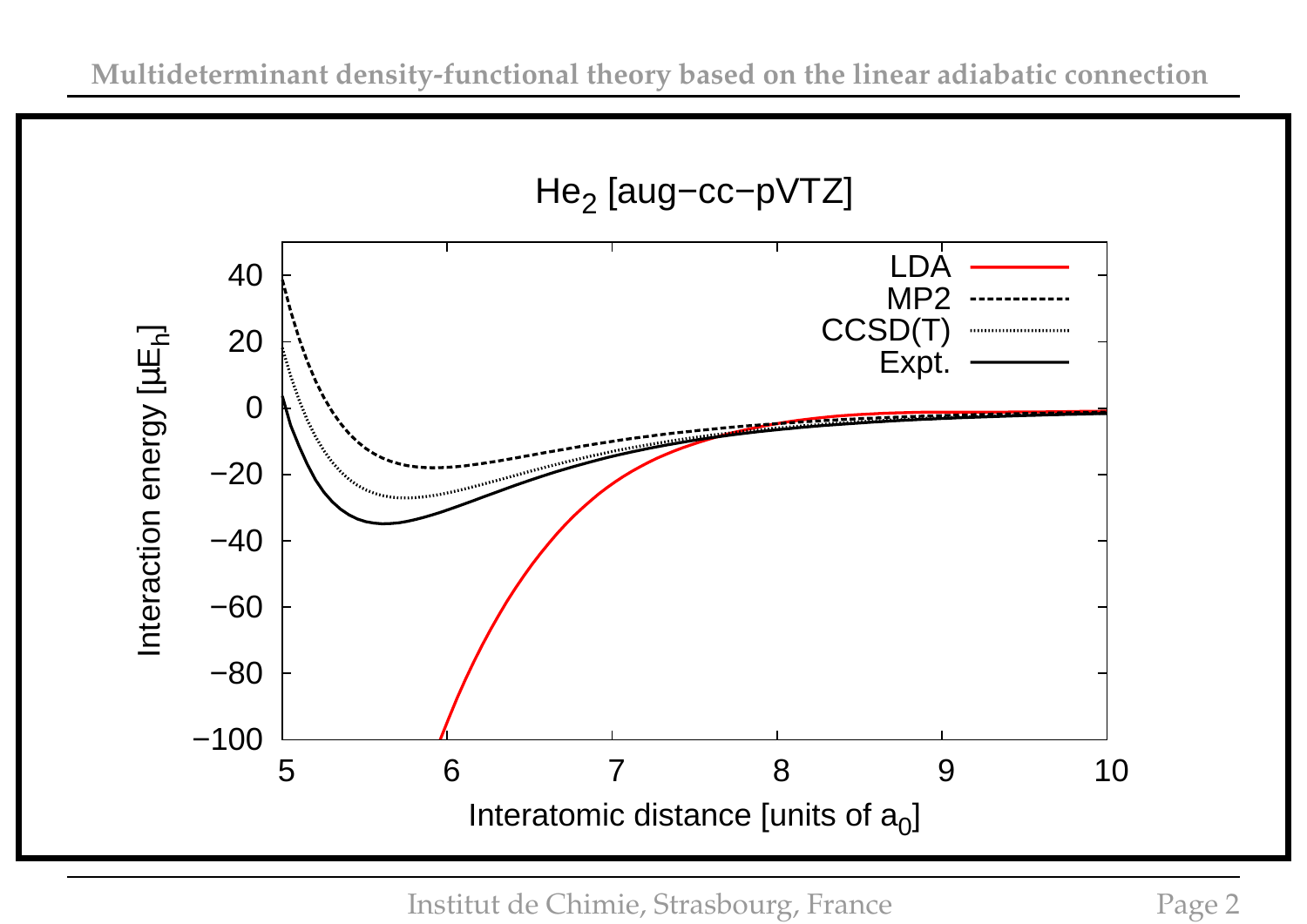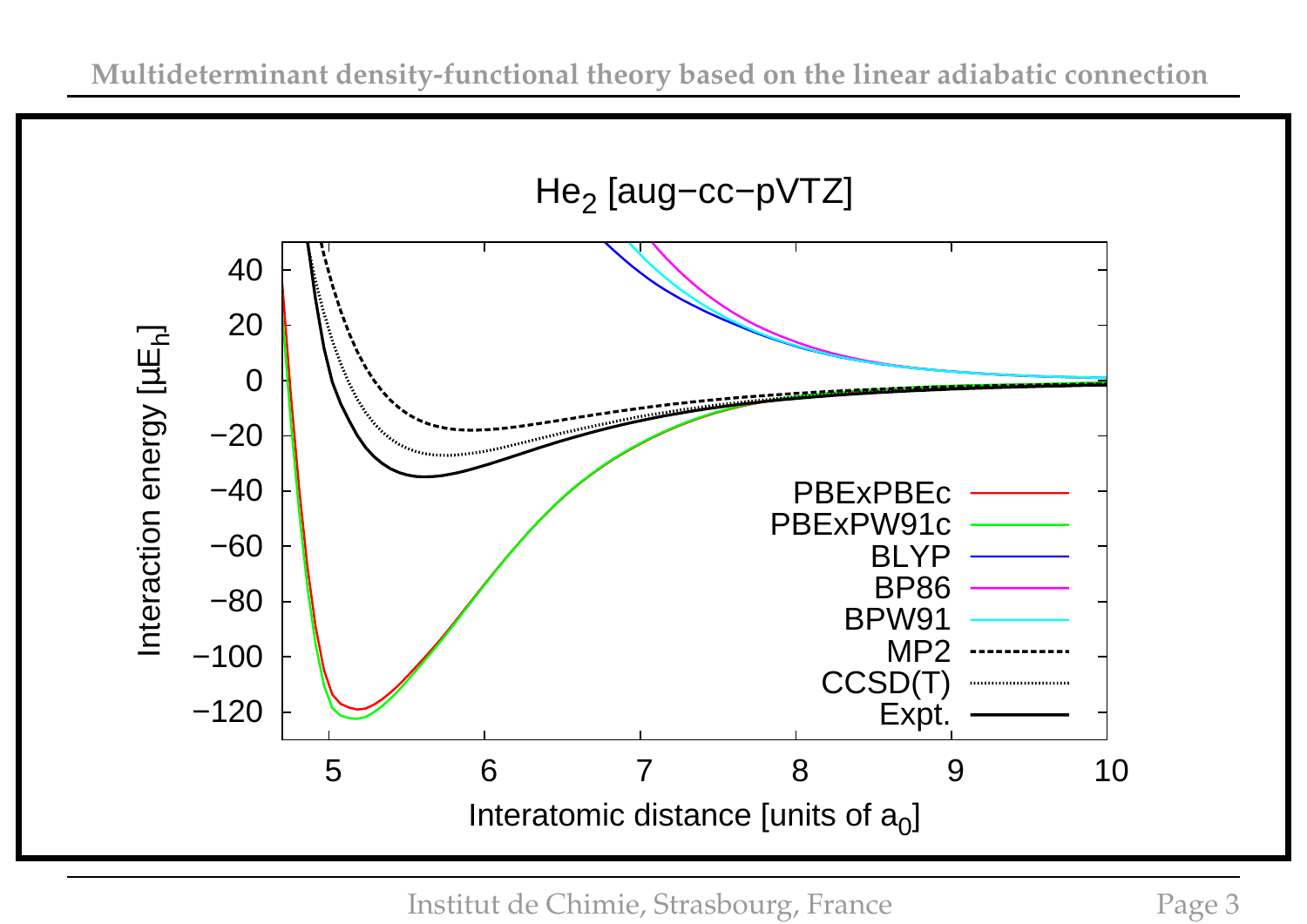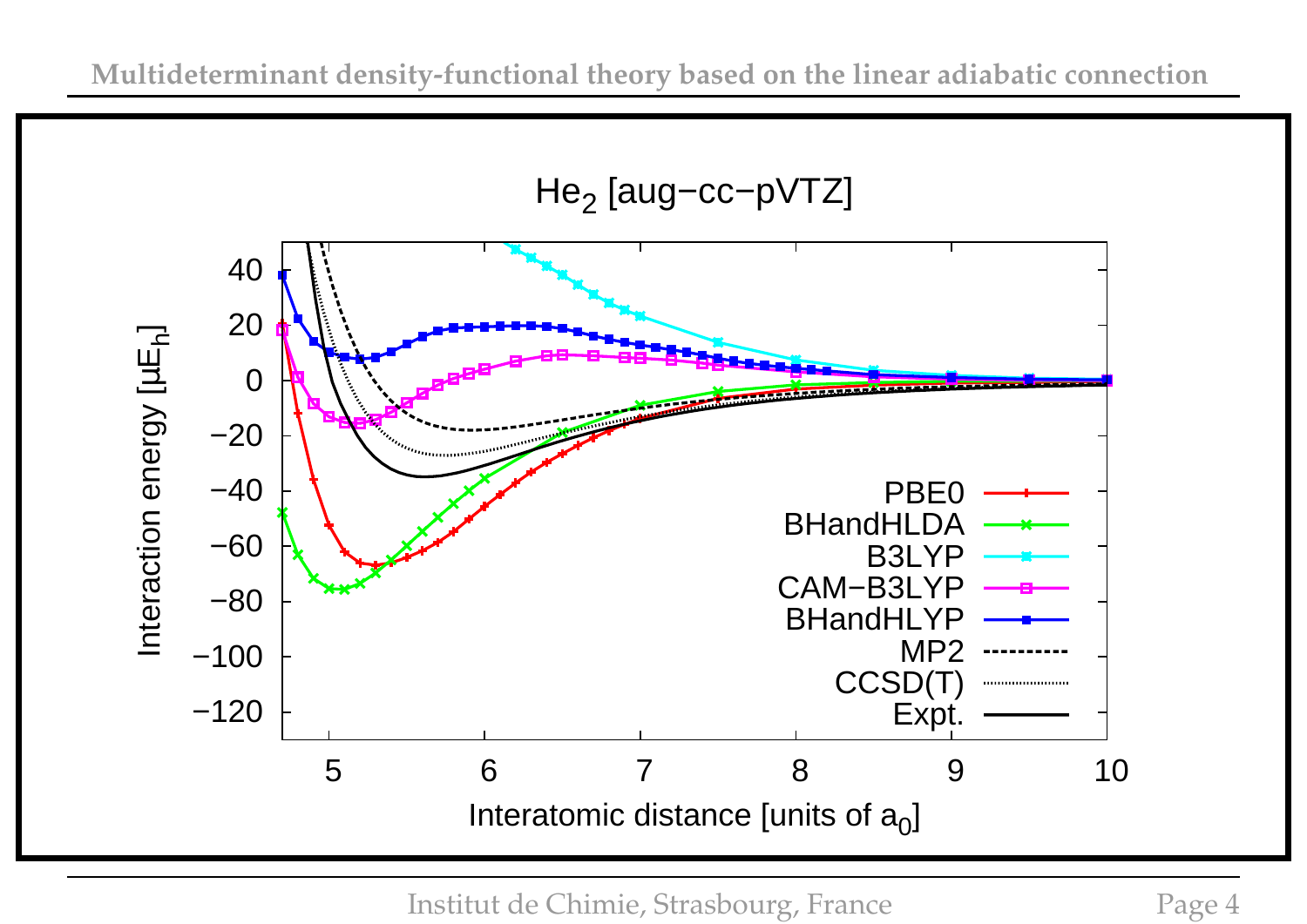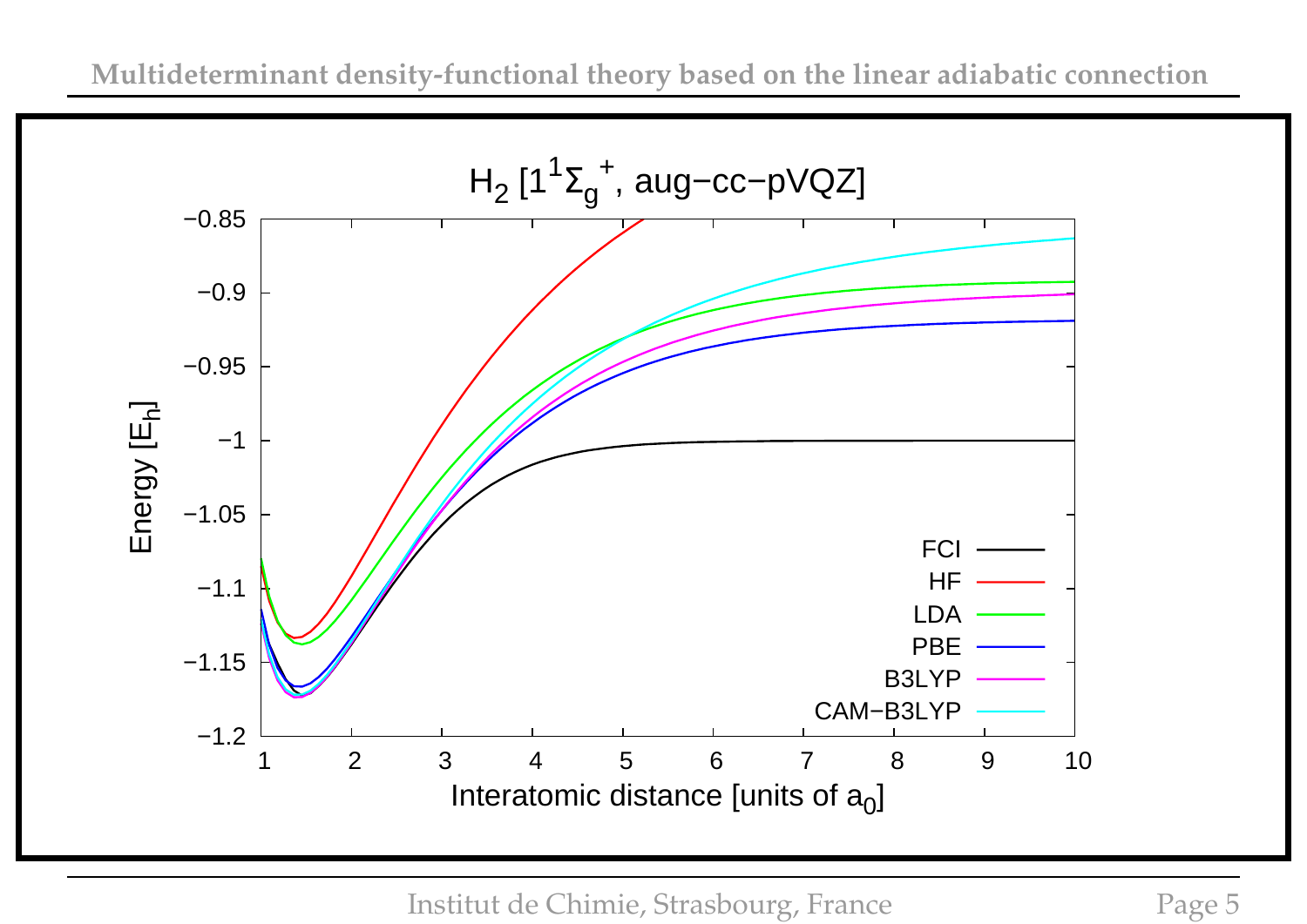#### Linear adiabatic connection

$$
\left(\hat{T} + \hat{W}_{ee} + \sum_{i=1}^{N} v^{1}(\mathbf{r}_{i}) \times \right) \Psi = E\Psi \qquad \boxed{\lambda = 1}
$$
\n
$$
\left(\hat{T} + \lambda \hat{W}_{ee} + \sum_{i=1}^{N} v^{\lambda}(\mathbf{r}_{i}) \times \right) \Psi^{\lambda} = \mathcal{E}^{\lambda} \Psi^{\lambda} \qquad \boxed{0 < \lambda < 1}
$$
\n
$$
\left(\hat{T} + \sum_{i=1}^{N} v^{0}(\mathbf{r}_{i}) \times \right) \Phi^{KS} = \mathcal{E}^{0} \Phi^{KS} \qquad \boxed{\lambda = 0}
$$
\n
$$
\boxed{\forall \lambda \in [0, 1] \quad n_{\Psi} = n_{\Psi^{\lambda}} = n_{\Phi} \text{ks} = n} \longleftarrow \text{density constraint!}
$$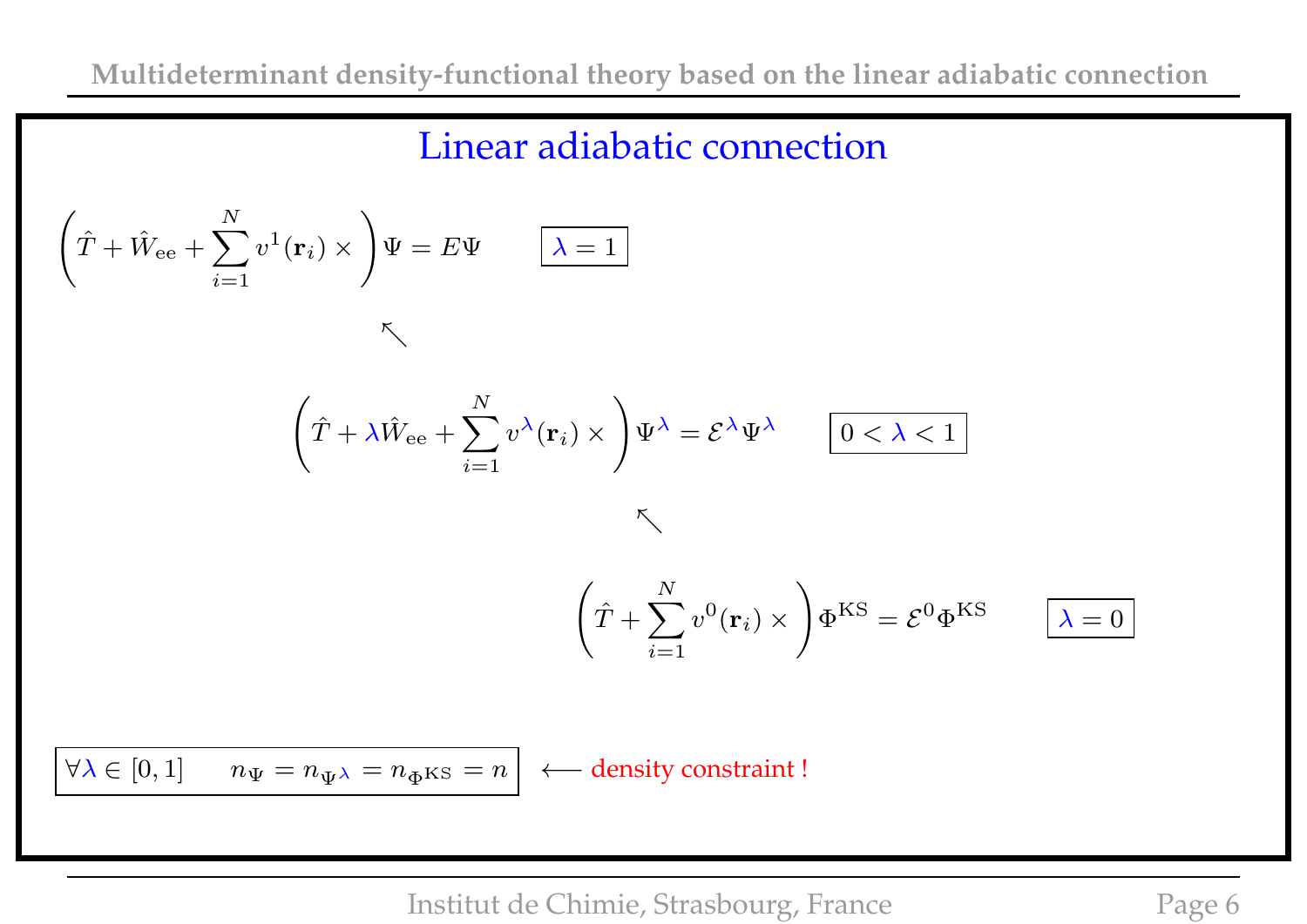- Partially-interacting Levy–Lieb functional:  $F^{\lambda}[n] = \min_{\mathbf{F}}$  $\Psi \rightarrow n$  $\langle\Psi|\hat{T}+\lambda\hat{W}_{\rm ee}|\Psi\rangle=\langle\Psi^{\lambda}|\hat{T}+\lambda\hat{W}_{\rm ee}|\Psi^{\lambda}\rangle$
- Exact expression for the correlation energy density functional:

$$
E_{\rm Hxc}[n] = \int_0^1 d\lambda \frac{dF^{\lambda}[n]}{d\lambda} = \int_0^1 d\lambda \langle \Psi^{\lambda} | \hat{W}_{ee} | \Psi^{\lambda} \rangle
$$
  

$$
\rightarrow \qquad E_c[n] = \int_0^1 d\lambda \left( \langle \Psi^{\lambda} | \hat{W}_{ee} | \Psi^{\lambda} \rangle - \langle \Phi^{\rm KS} | \hat{W}_{ee} | \Phi^{\rm KS} \rangle \right)
$$
  
correlation integrand  $\mathcal{W}_c^{\lambda}[n]$ 

• Scaling relation∗:

$$
E_{\rm c}^{\lambda}[n] = \int_0^{\lambda} d\nu \left( \langle \Psi^{\nu} | \hat{W}_{\rm ee} | \Psi^{\nu} \rangle - \langle \Phi^{\rm KS} | \hat{W}_{\rm ee} | \Phi^{\rm KS} \rangle \right) = \lambda^2 E_{\rm c}[n_{1/\lambda}]
$$

where  $n_{1/\lambda}$  is the density obtained by uniform coordinate scaling:  $n_{1/\lambda}(\mathbf{r}) = (1/\lambda)^3 n(\mathbf{r}/\lambda)$ 

• Correlation integrand written as a density functional:  $W_c^{\lambda}[n] = \frac{\partial E_c^{\lambda}}{\partial \lambda}$  $\frac{\lambda}{c}[n]$  $\partial \lambda$ 

∗ M. Levy and J. P. Perdew, Phys. Rev. B **48**, 11638 (1993).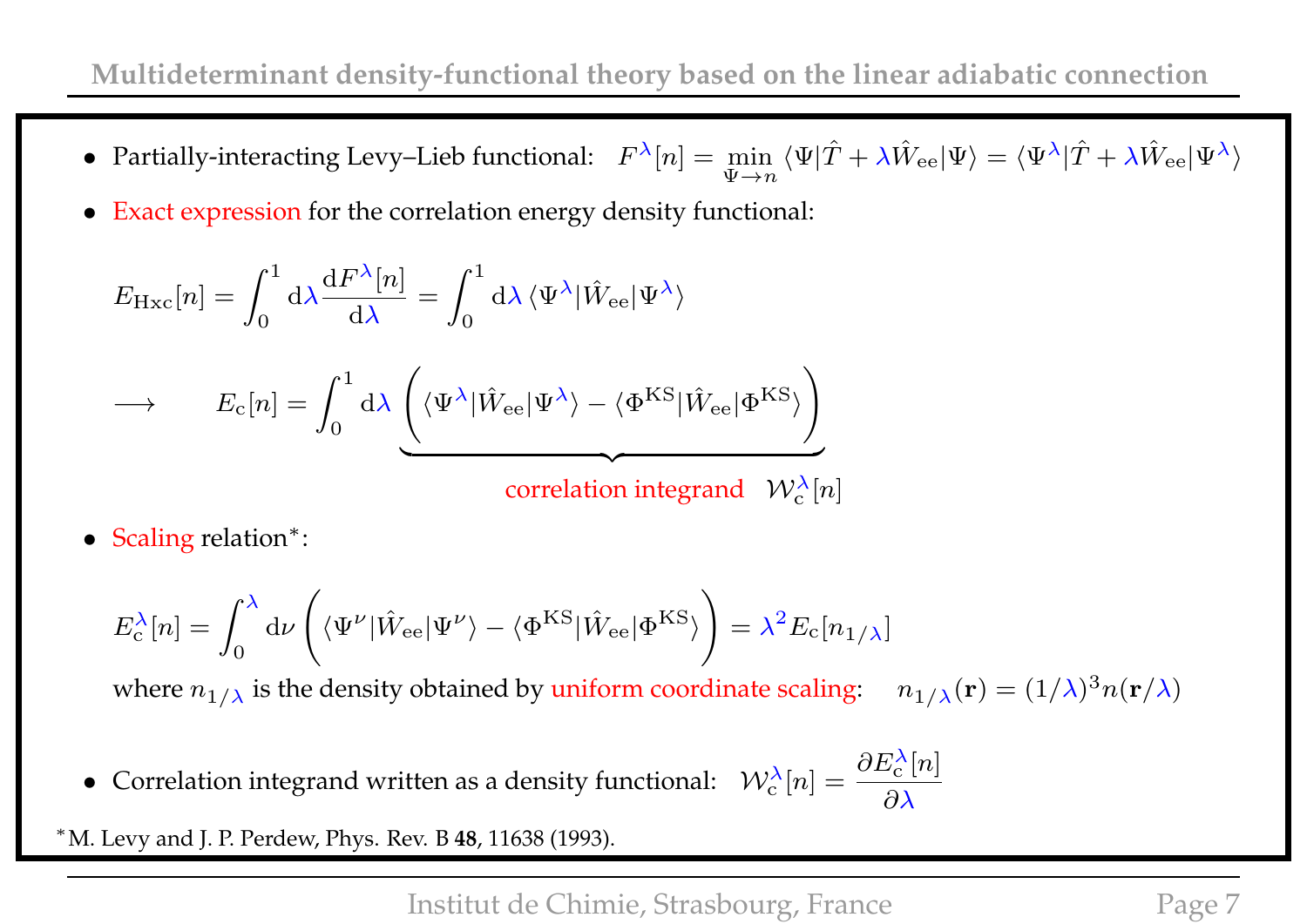### Legendre–Fenchel transform

• According to the variational principle, for any trial potential  $v(\mathbf{r})$ , the following inequality is fulfilled,

$$
\left\langle \Psi^{\lambda} \left| \hat{T} + \lambda \hat{W}_{ee} + \sum_{i=1}^{N} v(\mathbf{r}_{i}) \times \right| \Psi^{\lambda} \right\rangle \geq \mathcal{E}^{\lambda}[v]
$$

where  $\mathcal{E}^{\lambda}[v]$  is the ground-state energy of  $\hat{T} + \lambda \hat{W}_{ee} + \sum$ N  $i=1$  $v(\mathbf{r}_i)\times$ , thus leading to

$$
F^{\lambda}[n] = \sup_{v} \left\{ \mathcal{E}^{\lambda}[v] - \int d\mathbf{r} \, v(\mathbf{r}) n(\mathbf{r}) \right\}
$$

- Note that the maximizing potential is  $v^{\lambda}$ .
- In the particular case  $\lambda = 0$ , the Legendre–Fenchel transform enables to calculate the exact KS potential.
- By varying  $\lambda$  in the range  $0 \leq \lambda \leq 1$  we can fully construct the adiabatic connection.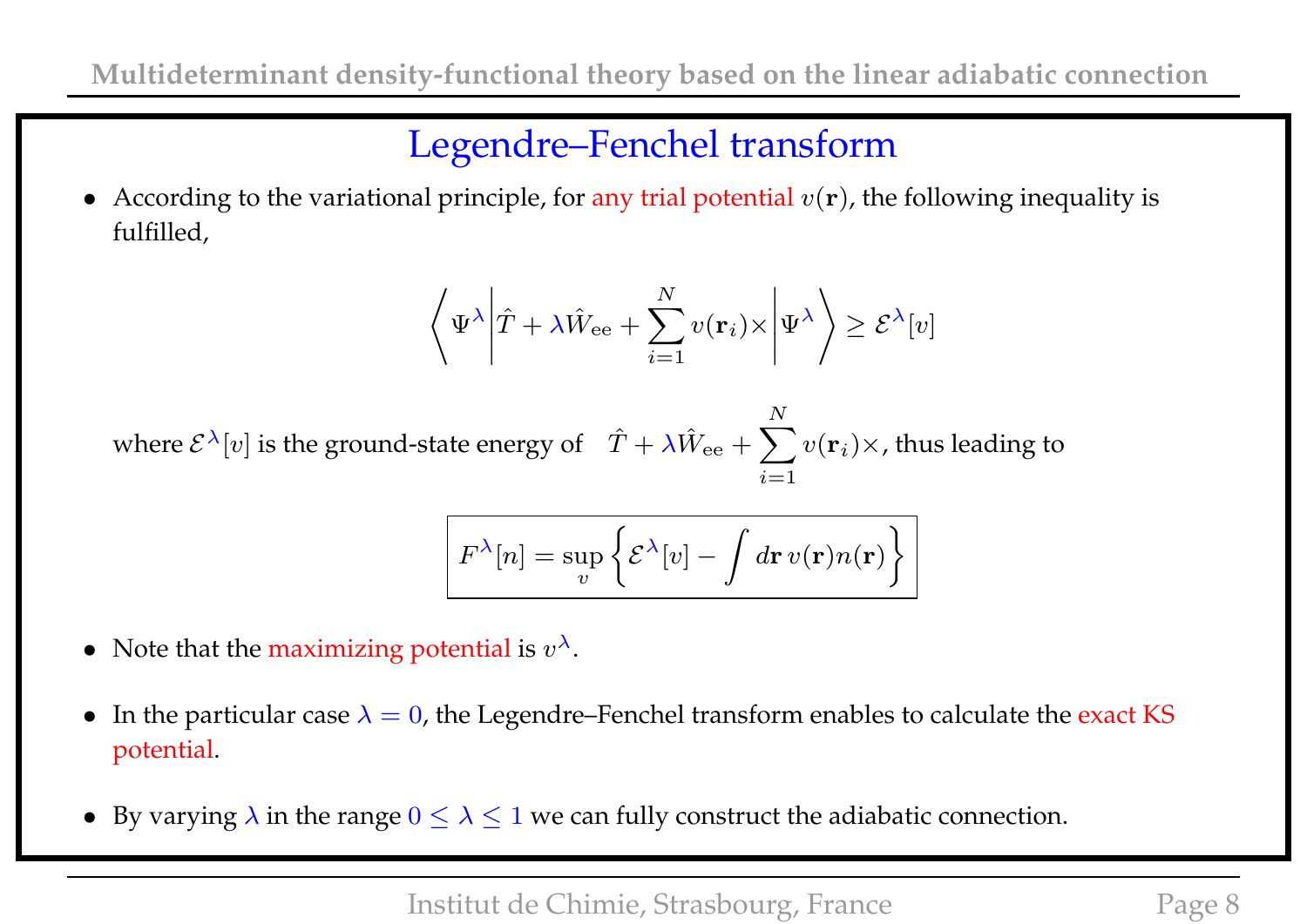

Institut de Chimie, Strasbourg, France Page 9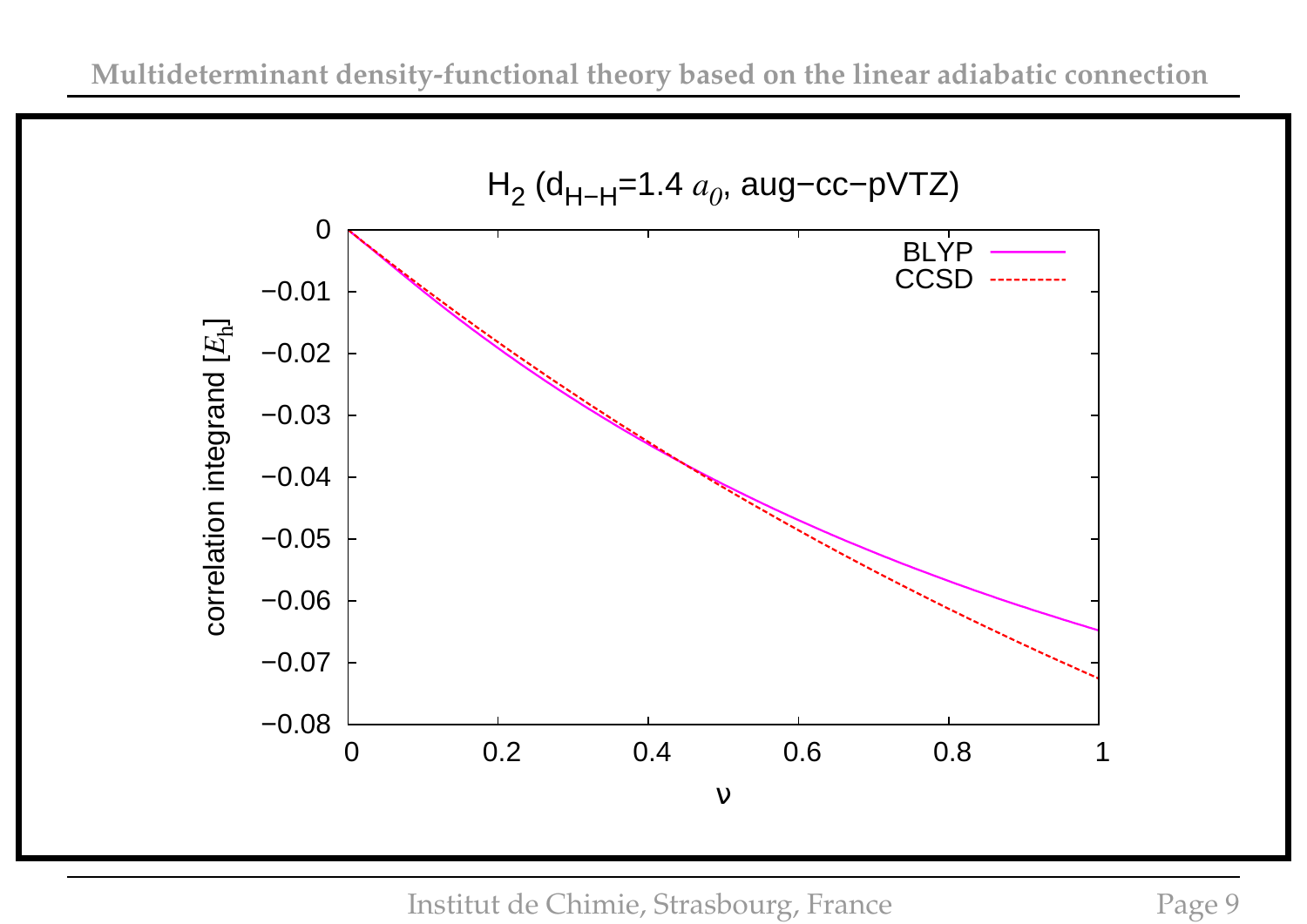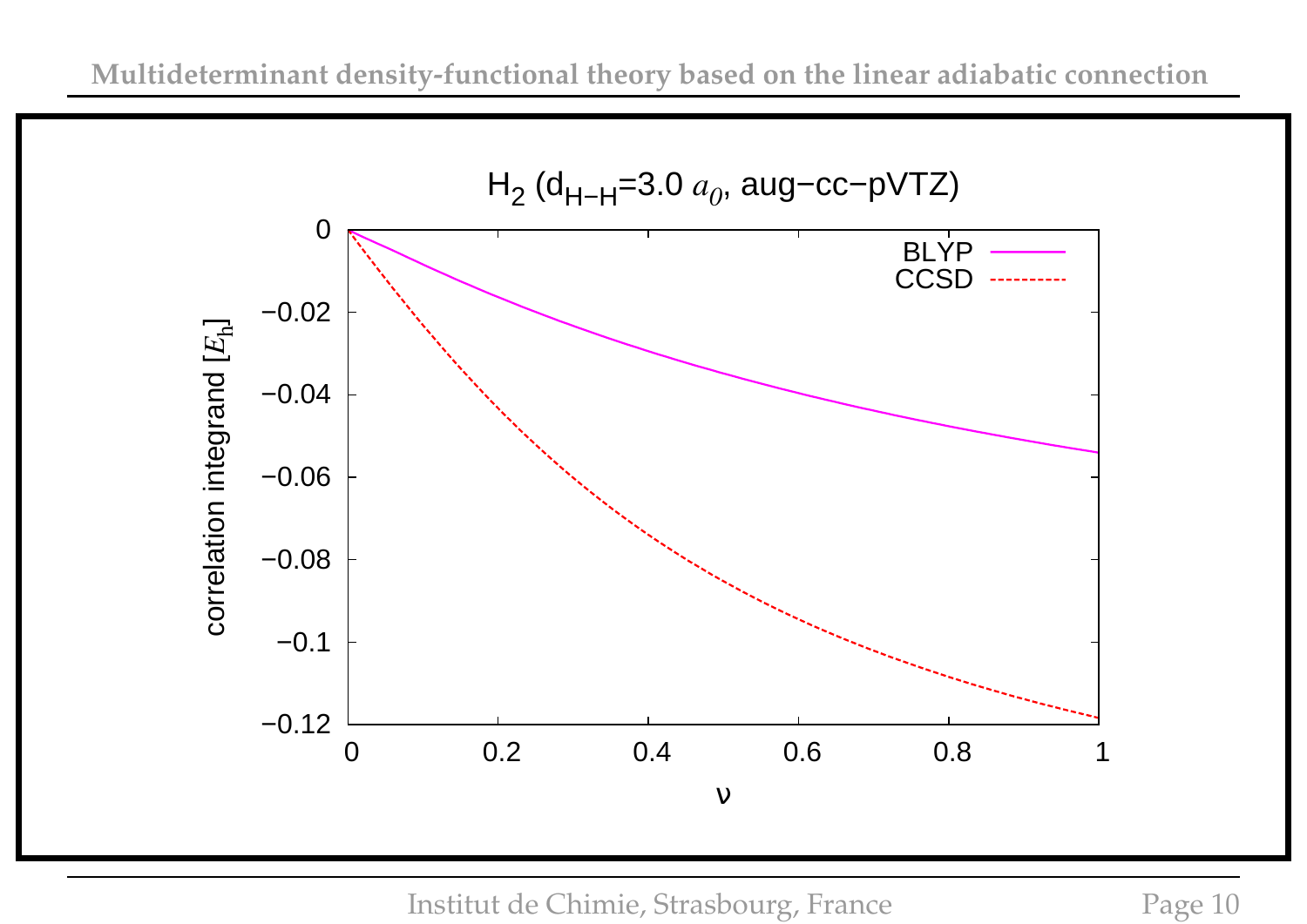For the *ab initio* calculation (CCSD) of the adiabatic connection see

A.M. Teale, S. Coriani and T. Helgaker, J. Chem. Phys. 130, 104111 (2009). A.M. Teale, S. Coriani and T. Helgaker, J. Chem. Phys. 132, 164115 (2010). A.M. Teale, S. Coriani and T. Helgaker, J. Chem. Phys. 133, 164112 (2010).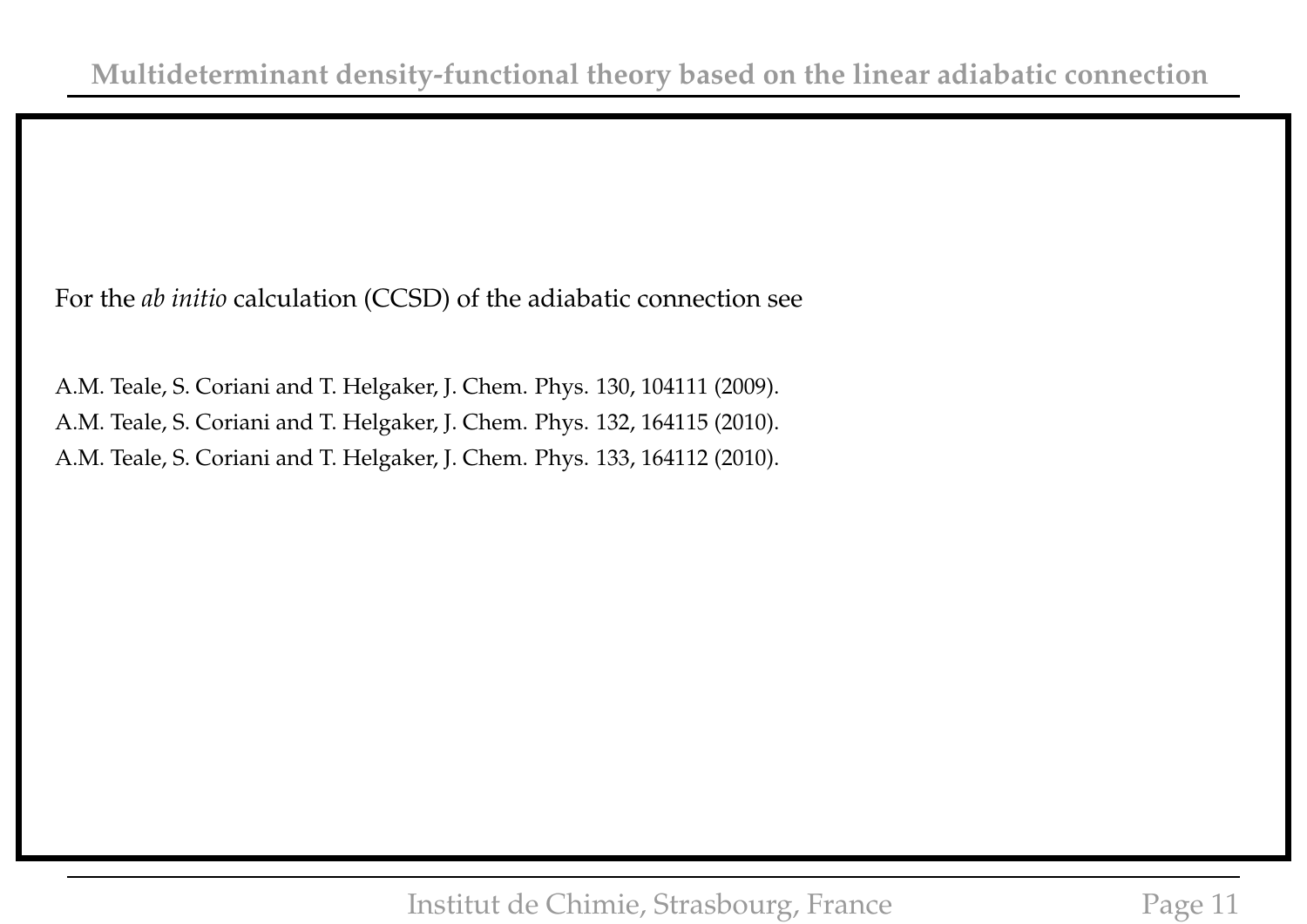### Multideterminant density-functional theory

• What about a density-functional theory based on  $\Psi^{\lambda}$  rather than  $\Phi^{\text{KS}}$  \*?

$$
F[n] = F^{\lambda}[n] + \left(E[n] - F^{\lambda}[n]\right)
$$

$$
\overline{E}_{\text{Hxc}}^{\lambda}[n]
$$

where 
$$
\overline{E}_{\text{Hxc}}^{\lambda}[n] = \int_{\lambda}^{1} d\nu \frac{dF^{\nu}[n]}{d\nu} = (1 - \lambda) (E_{\text{H}}[n] + E_{\text{x}}[n]) + E_{\text{c}}[n] - E_{\text{c}}^{\lambda}[n]
$$

- KS-DFT is recovered when  $\lambda = 0$
- For any normalized wavefunction Ψ,

$$
\langle \Psi | \hat{T} + \lambda \hat{W}_{ee} + \hat{V}_{ne} | \Psi \rangle + \overline{E}_{Hxc}^{\lambda}[n_{\Psi}] \geq F^{\lambda}[n_{\Psi}] + \overline{E}_{Hxc}^{\lambda}[n_{\Psi}] + \int_{\mathbb{R}^3} d\mathbf{r} \, v_{ne}(\mathbf{r}) n_{\Psi}(\mathbf{r}) \geq E_0
$$

∗ K. Sharkas, J. Toulouse, and A. Savin, J. Chem. Phys. 134, 064113 (2011)